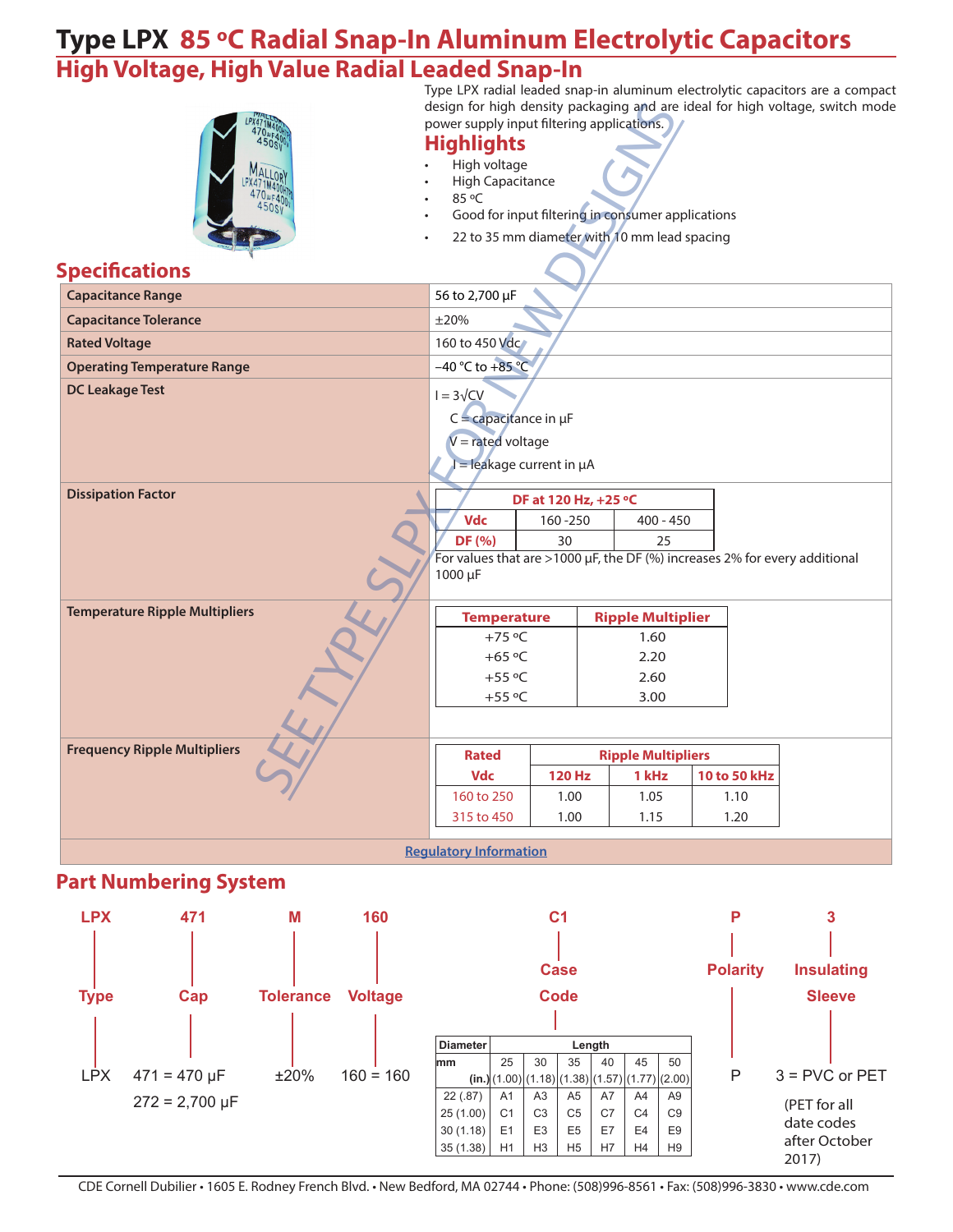# **Type LPX 85 ºC Radial Snap-In Aluminum Electrolytic Capacitors**

#### **Outline Drawing**



(Arrow indicates Ground Lead)  $\bf \Phi$  $\mathsf D$  $+1.0$  Max  $\bf \hat{\odot}$ 

**Dimensions in Millimeters** 





#### **Ratings**

|                        |                    | <b>Max ESR</b> | <b>Max Ripple</b> |          |             |             |      |                |                        |                    | <b>Max ESR</b>         | <b>Max Ripple</b> |             |       |      |             |  |  |
|------------------------|--------------------|----------------|-------------------|----------|-------------|-------------|------|----------------|------------------------|--------------------|------------------------|-------------------|-------------|-------|------|-------------|--|--|
|                        | <b>Catalog</b>     | @ 120 Hz       | @ 120 Hz          |          | <b>Size</b> | <b>Size</b> |      |                |                        | <b>Catalog</b>     | @ 120 Hz               | @ 120 Hz          | <b>Size</b> |       |      | <b>Size</b> |  |  |
| Cap                    | <b>Part Number</b> | $+25 °C$       | +85 °C            | (Inches) |             |             | (mm) |                | Cap                    | <b>Part Number</b> | $+25 °C$               | +85 °C            | (Inches)    |       | (mm) |             |  |  |
| $(\mu F)$              |                    | $(\Omega)$     | (A)               | D        |             | D           |      |                | $(\mu F)$              |                    | $(\Omega)$             | (A)               | D           |       | D    | L           |  |  |
| 160 Vdc; 200 Vdc Surge |                    |                |                   |          |             |             |      |                | 200 Vdc; 250 Vdc Surge |                    |                        |                   |             |       |      |             |  |  |
| 390                    | LPX391M160A1P3     | 0.51           | 1.3               | 0.866    | 0.984       | 22          | 25   |                | 680                    | LPX681M200C7P3     | 0.293                  | 2.5               | 0.984       | 1.575 | 25   | 40          |  |  |
| 470                    | LPX471M160C1P3     | 0.423          | 1.6               | 0.984    | 0.984       | 25          | 25   |                | 680                    | LPX681M200A4P3     | 0.293                  | 2.4               | 0.866       | 1.772 | 22   | 45          |  |  |
| 470                    | LPX471M160A3P3     | 0.423          | 1.6               | 0.866    | 1.181       | 22          | 30   |                | 680                    | LPX681M200E3P3     | 0.293                  | 2.3               | 1.181       | 1.181 | 30   | 30          |  |  |
| 560                    | LPX561M160C3P3     | 0.355          | 1.8               | 0.984    | 1.181       | 25          | 30   |                | 820                    | LPX821M200E5P3     | 0.243                  | 2.7               | 1.181       | 1.378 | 30   | 35          |  |  |
| 560                    | LPX561M160A5P3     | 0.355          | 1.8               | 0.866    | 1.378       | 22          | 35   |                | 820                    | LPX821M200H3P3     | 0.243                  | 2.7               | 1.378       | 1.181 | 35   | 30          |  |  |
| 680                    | LPX681M160E1P3     | 0.293          | 2.0               | 1.181    | 0.984       | 30          | 25   |                | 820                    | LPX821M200C4P3     | 0.243                  | 2.8               | 0.984       | 1.772 | 25   | 45          |  |  |
| 680                    | LPX681M160A7P3     | 0.293          | 2.1               | 0.866    | 1.575       | 22          | 40   |                | 1.000                  | LPX102M200H3P3     | 0.199                  | 2.7               | 1.378       | 1.181 | 35   | 30          |  |  |
| 680                    | LPX681M160C3P3     | 0.293          | 2.0               | 0.984    | 1.181       | 25          | 30   |                | 1,000                  | LPX102M200E7P3     | 0.199                  | 3.1               | 1.181       | 1.575 | 30   | 40          |  |  |
| 820                    | LPX821M160C5P3     | 0.243          | 2.0               | 0.984    | 1.378       | 25          | 35   |                | 1,200                  | LPX122M200H5P3     | 0.166                  | 3.1               | 1.378       | 1.378 | 35   | 35          |  |  |
| 820                    | LPX821M160E3P3     | 0.243          | 2.3               | 1.181    | 1.181       | 30          | 30   |                | 1,200                  | LPX122M200E4P3     | 0.166                  | 3.5               | 1.181       | 1.772 | 30   | 45          |  |  |
| 820                    | LPX821M160A4P3     | 0.243          | 2.4               | 0.866    | 1.772       | 22          | 45   |                | 1,500                  | LPX152M200E9P3     | 0.133                  | 4                 | 1.181       | 1.969 | 30   | 50          |  |  |
| 1,000                  | LPX102M160C7P3     | 0.199          | 2.6               | 0.984    | 1.575       | 25          | 40   |                | 1,500                  | LPX152M200H7P3     | 0.133                  | 3.6               | 1.378       | 1.575 | 35   | 40          |  |  |
| 1,000                  | LPX102M160H1P3     | 0.199          | 2.3               | 1.378    | 0.984       | 35          | 25   |                | 1.800                  | LPX182M200H4P3     | 0.111                  | 4                 | 1.378       | 1.772 | 35   | 45          |  |  |
| 1,000                  | LPX102M160E3P3     | 0.199          | 2.5               | 1.181    | 1.181       | 30          | 30   |                | 2,200                  | LPX222M200H9P3     | 0.09                   | 4.5               | 1.378       | 1.969 | 35   | 50          |  |  |
| 1,200                  | LPX122M160C4P3     | 0.166          | 3.0               | 0.984    | 1.772       | 25          | 45   |                |                        |                    | 250 Vdc; 300 Vdc Surge |                   |             |       |      |             |  |  |
| 1,200                  | LPX122M160H3P3     | 0.166          | 2.6               | 1.378    | 1.181       | 35          | 30   |                | 270                    | LPX271M250A3P3     | 0.737                  | 1.4               | 0.866       | 1.181 | 22   | 30          |  |  |
| 1,200                  | LPX122M160E5P3     | 0.166          | 2.9               | 1.181    | 1.378       | 30          | 35   |                | 270                    | LPX271M250C1P3     | 0.737                  | 1.4               | 0.984       | 0.984 | 25   | 25          |  |  |
| 1,500                  | LPX152M160H5P3     | 0.133          | 3.3               | 1.378    | 1.378       | 35          | 35   |                | 330                    | LPX331M250C3P3     | 0.603                  | 1.7               | 0.984       | 1.181 | 25   | 30          |  |  |
| 1,500                  | LPX152M160E7P3     | 0.133          | 3.3               | 1.181    | 1.575       | 30          | 40   |                | 330                    | LPX331M250A5P3     | 0.603                  | 1.7               | 0.866       | 1.378 | 22   | 35          |  |  |
| 1,800                  | LPX182M160E9P3     | 0.111          | 4.0               | 1.181    | 1.969       | 30          | 50   |                | 390                    | LPX391M250E1P3     | 0.51                   | 1.8               | 1.181       | 0.984 | 30   | 25          |  |  |
| 1,800                  | LPX182M160H7P3     | 0.111          | 3.7               | 1.378    | 1.575       | 35          | 40   |                | 390                    | LPX391M250A7P3     | 0.51                   | 1.9               | 0.866       | 1.575 | 22   | 40          |  |  |
| 2,200                  | LPX222M160H4P3     | 0.090          | 4.2               | 1.378    | 1.772       | 35          | 45   |                | 390                    | LPX391M250C3P3     | 0.51                   | 1.8               | 0.984       | 1.181 | 25   | 30          |  |  |
| 2,700                  | LPX272M160H9P3     | 0.074          | 4.6               | 1.378    | 1.969       | 35          | 50   |                | 470                    | LPX471M250A4P3     | 0.423                  | 2.2               | 0.866       | 1.772 | 22   | 45          |  |  |
| 200 Vdc; 250 Vdc Surge |                    |                |                   |          |             |             | 470  | LPX471M250C5P3 | 0.423                  | 2.1                | 0.984                  | 1.378             | 25          | 35    |      |             |  |  |
| 270                    | LPX271M200A1P3     | 0.737          | 1.2               | 0.866    | 0.984       | 22          | 25   |                | 470                    | LPX471M250E3P3     | 0.423                  | 2.1               | 1.181       | 1.181 | 30   | 30          |  |  |
| 390                    | LPX391M200C1P3     | 0.510          | 1.6               | 0.984    | 0.984       | 25          | 25   |                | 560                    | LPX561M250A9P3     | 0.355                  | 2.5               | 0.866       | 1.969 | 22   | 50          |  |  |
| 390                    | LPX391M200A3P3     | 0.510          | 1.6               | 0.866    | 1.181       | 22          | 30   |                | 560                    | LPX561M250H1P3     | 0.355                  | 2.1               | 1.378       | 0.984 | 35   | 25          |  |  |
| 470                    | LPX471M200C3P3     | 0.423          | 1.8               | 0.984    | 1.181       | 25          | 30   |                | 560                    | LPX561M250E3P3     | 0.355                  | 2.2               | 1.181       | 1.181 | 30   | 30          |  |  |
| 470                    | LPX471M200A5P3     | 0.423          | 1.8               | 0.866    | 1.378       | 22          | 35   |                | 560                    | LPX561M250C7P3     | 0.355                  | 2.4               | 0.984       | 1.575 | 25   | 40          |  |  |
| 560                    | LPX561M200A7P3     | 0.355          | 2.1               | 0.866    | 1.575       | 22          | 40   |                | 680                    | LPX681M250H3P3     | 0.293                  | 2.5               | 1.378       | 1.181 | 35   | 30          |  |  |
| 560                    | LPX561M200C5P3     | 0.355          | 2.1               | 0.984    | 1.378       | 25          | 35   |                | 680                    | LPX681M250C4P3     | 0.293                  | 2.7               | 0.984       | 1.772 | 25   | 45          |  |  |
| 560                    | LPX561M200E1P3     | 0.355          | 1.9               | 1.181    | 0.984       | 30          | 25   |                | 680                    | LPX681M250E5P3     | 0.293                  | 2.6               | 1.181       | 1.378 | 30   | 35          |  |  |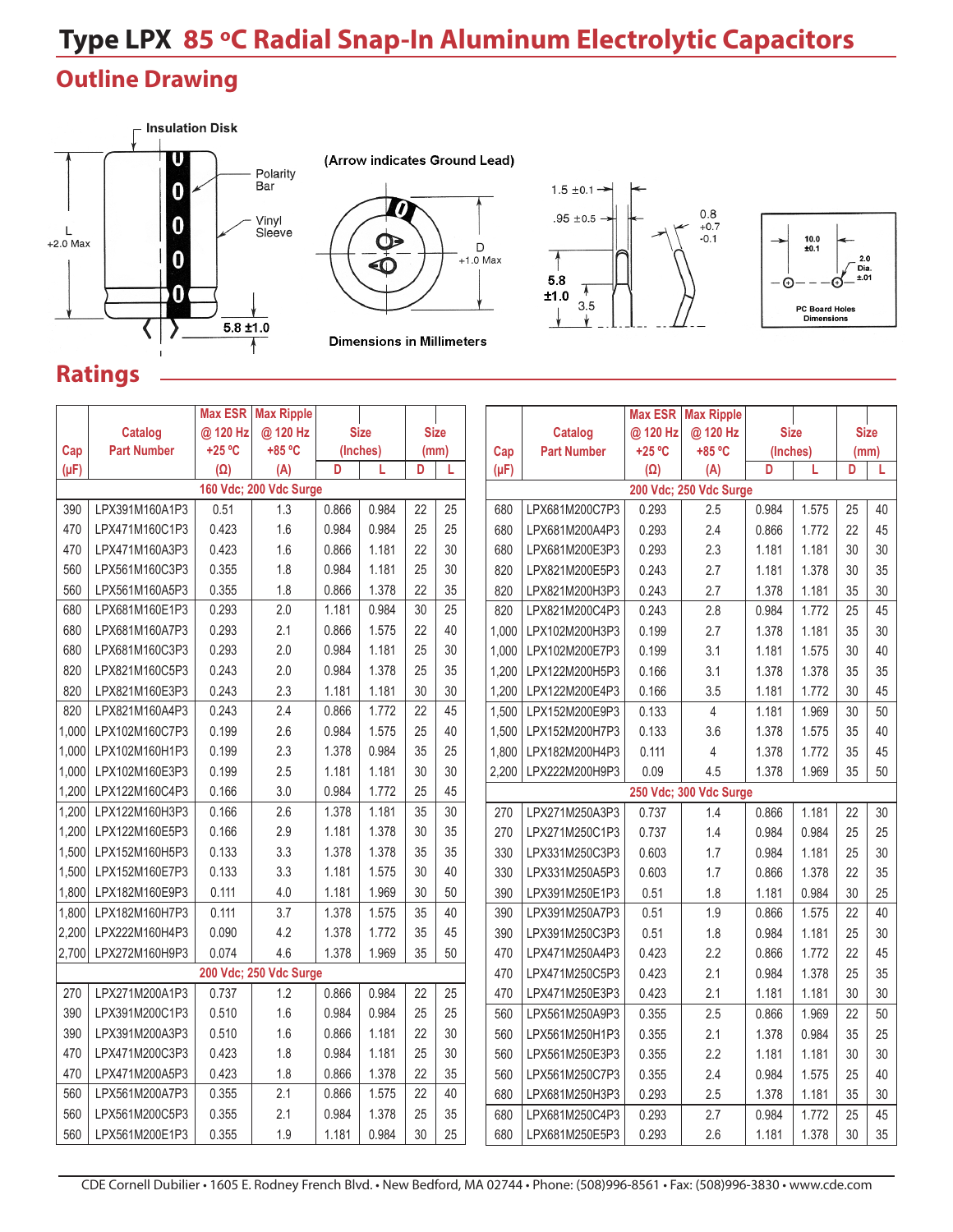## **Type LPX 85 ºC Radial Snap-In Aluminum Electrolytic Capacitors**

|                        |                    | <b>Max ESR</b> | <b>Max Ripple</b>      |          |             |             |                        |                |           |                    | Max ESR    | <b>Max Ripple</b>      |             |       |             |    |
|------------------------|--------------------|----------------|------------------------|----------|-------------|-------------|------------------------|----------------|-----------|--------------------|------------|------------------------|-------------|-------|-------------|----|
|                        | <b>Catalog</b>     | @ 120 Hz       | @ 120 Hz               |          | <b>Size</b> | <b>Size</b> |                        |                |           | <b>Catalog</b>     | @ 120 Hz   | @ 120 Hz               | <b>Size</b> |       | <b>Size</b> |    |
| Cap                    | <b>Part Number</b> | $+25 °C$       | +85 °C                 | (Inches) |             | (mm)        |                        |                | Cap       | <b>Part Number</b> | +25 °C     | +85 °C                 | (Inches)    |       | (mm)        |    |
| $(\mu F)$              |                    | $(\Omega)$     | (A)                    | D        | L           | D           | L                      |                | $(\mu F)$ |                    | $(\Omega)$ | (A)                    | D           | L     | D           | L  |
| 250 Vdc; 300 Vdc Surge |                    |                |                        |          |             |             | 400 Vdc; 450 Vdc Surge |                |           |                    |            |                        |             |       |             |    |
| 820                    | LPX821M250H5P3     | 0.243          | 3.0                    | 1.378    | 1.378       | 35          | 35                     |                | 180       | LPX181M400C5P3     | 1.105      | 1.0                    | 0.984       | 1.378 | 25          | 35 |
| 820                    | LPX821M250E7P3     | 0.243          | 3.0                    | 1.181    | 1.575       | 30          | 40                     |                | 220       | LPX221M400E3P3     | 0.904      | 1.2                    | 1.181       | 1.181 | 30          | 30 |
| 1,000                  | LPX102M250H7P3     | 0.199          | 3.4                    | 1.378    | 1.575       | 35          | 40                     |                | 220       | LPX221M400H1P3     | 0.904      | 1.2                    | 1.378       | 0.984 | 35          | 25 |
| 1,000                  | LPX102M250E4P3     | 0.199          | 3.4                    | 1.181    | 1.772       | 30          | 45                     |                | 220       | LPX221M400C7P3     | 0.904      | 1.2                    | 0.984       | 1.575 | 25          | 40 |
| 1,200                  | LPX122M250H4P3     | 0.166          | 3.8                    | 1.378    | 1.772       | 35          | 45                     |                | 270       | LPX271M400C4P3     | 0.737      | 1.4                    | 0.984       | 1.772 | 25          | 45 |
| 1,500                  | LPX152M250H9P3     | 0.133          | 4.2                    | 1.378    | 1.969       | 35          | 50                     |                | 270       | LPX271M400E5P3     | 0.737      | 1.4                    | 1.181       | 1.378 | 30          | 35 |
|                        |                    |                | 350 Vdc; 400 Vdc Surge |          |             |             |                        |                | 270       | LPX271M400H3P3     | 0.737      | 1.4                    | 1.378       | 1.181 | 35          | 30 |
| 100                    | LPX101M350A1P3     | 1.989          | 0.6                    | 0.866    | 0.984       | 22          | 25                     |                | 330       | LPX331M400E7P3     | 0.603      | 1.6                    | 1.181       | 1.575 | 30          | 40 |
| 120                    | LPX121M350C1P3     | 1.658          | 0.7                    | 0.984    | 0.984       | 25          | 25                     |                | 330       | LPX331M400H3P3     | 0.603      | 1.5                    | 1.378       | 1.181 | 35          | 30 |
| 120                    | LPX121M350A3P3     | 1.658          | 0.7                    | 0.866    | 1.181       | 22          | 30                     |                | 390       | LPX391M400H5P3     | 0.510      | 1.8                    | 1.378       | 1.378 | 35          | 35 |
| 150                    | LPX151M350C3P3     | 1.326          | 0.8                    | 0.984    | 1.181       | 25          | 30                     |                | 390       | LPX391M400E4P3     | 0.510      | 1.8                    | 1.181       | 1.772 | 30          | 45 |
| 150                    | LPX151M350A5P3     | 1.326          | 0.8                    | 0.866    | 1.378       | 22          | 35                     |                | 470       | LPX471M400H7P3     | 0.423      | 2.0                    | 1.378       | 1.575 | 35          | 40 |
| 180                    | LPX181M350A7P3     | 1.105          | 0.9                    | 0.866    | 1.575       | 22          | 40                     |                | 470       | LPX471M400E9P3     | 0.423      | 2.0                    | 1.181       | 1.969 | 30          | 50 |
| 180                    | LPX181M350C3P3     | 1.105          | 0.9                    | 0.984    | 1.181       | 25          | 30                     |                | 560       | LPX561M400H4P3     | 0.355      | 2.3                    | 1.378       | 1.772 | 35          | 45 |
| 180                    | LPX181M350E1P3     | 1.105          | 1.0                    | 1.181    | 0.984       | 30          | 25                     |                | 680       | LPX681M400H9P3     | 0.293      | 2.6                    | 1.378       | 1.969 | 35          | 50 |
| 220                    | LPX221M350A4P3     | 0.904          | 1.1                    | 0.866    | 1.772       | 22          | 45                     |                |           |                    |            | 450 Vdc; 500 Vdc Surge |             |       |             |    |
| 220                    | LPX221M350E3P3     | 0.904          | 1.1                    | 1.181    | 1.181       | 30          | 30                     |                | 56        | LPX560M450A1P3     | 3.553      | 0.5                    | 0.866       | 0.984 | 22          | 25 |
| 220                    | LPX221M350C5P3     | 0.904          | 1.1                    | 0.984    | 1.378       | 25          | 35                     |                | 68        | LPX680M450A3P3     | 2.926      | 0.6                    | 0.866       | 1.181 | 22          | 30 |
| 270                    | LPX271M350E3P3     | 0.737          | 1.2                    | 1.181    | 1.181       | 30          | 30                     |                | 82        | LPX820M450C1P3     | 2.426      | 0.7                    | 0.984       | 0.984 | 25          | 25 |
| 270                    | LPX271M350C7P3     | 0.737          | 1.2                    | 0.984    | 1.575       | 25          | 40                     |                | 82        | LPX820M450A3P3     | 2.426      | 0.7                    | 0.866       | 1.181 | 22          | 30 |
| 270                    | LPX271M350A9P3     | 0.737          | 1.3                    | 0.866    | 1.969       | 22          | 50                     |                | 100       | LPX101M450C3P3     | 1.989      | 0.8                    | 0.984       | 1.181 | 25          | 30 |
| 270                    | LPX271M350H1P3     | 0.737          | 1.3                    | 1.378    | 0.984       | 35          | 25                     |                | 100       | LPX101M450A5P3     | 1.989      | 0.8                    | 0.866       | 1.378 | 22          | 35 |
| 330                    | LPX331M350C4P3     | 0.603          | 1.4                    | 0.984    | 1.772       | 25          | 45                     |                | 120       | LPX121M450E1P3     | 1.658      | 0.9                    | 1.181       | 0.984 | 30          | 25 |
| 330                    | LPX331M350H3P3     | 0.603          | 1.4                    | 1.378    | 1.181       | 35          | 30                     |                | 120       | LPX121M450C5P3     | 1.658      | 1.0                    | 0.984       | 1.378 | 25          | 35 |
| 330                    | LPX331M350E5P3     | 0.603          | 1.4                    | 1.181    | 1.378       | 30          | 35                     |                | 120       | LPX121M450A7P3     | 1.658      | 0.9                    | 0.866       | 1.575 | 22          | 40 |
| 390                    | LPX391M350H3P3     | 0.51           | 1.6                    | 1.378    | 1.181       | 35          | 30                     |                | 150       | LPX151M450A9P3     | 1.326      | 1.1                    | 0.866       | 1.969 | 22          | 50 |
| 390                    | LPX391M350E7P3     | 0.51           | 1.8                    | 1.181    | 1.575       | 30          | 40                     |                | 150       | LPX151M450E3P3     | 1.326      | 1.1                    | 1.181       | 1.181 | 30          | 30 |
| 470                    | LPX471M350H5P3     | 0.423          | 1.8                    | 1.378    | 1.378       | 35          | 35                     |                | 150       | LPX151M450C7P3     | 1.326      | 1.1                    | 0.984       | 1.575 | 25          | 40 |
| 470                    | LPX471M350E4P3     | 0.423          | 1.9                    | 1.181    | 1.772       | 30          | 45                     |                | 180       | LPX181M450C4P3     | 1.105      | 1.3                    | 0.984       | 1.772 | 25          | 45 |
| 560                    | LPX561M350H7P3     | 0.355          | 2.1                    | 1.378    | 1.575       | 35          | 40                     |                | 180       | LPX181M450H1P3     | 1.105      | 1.2                    | 1.378       | 0.984 | 35          | 25 |
| 680                    | LPX681M350H4P3     | 0.293          | 2.4                    | 1.378    | 1.772       | 35          | 45                     |                | 180       | LPX181M450E7P3     | 1.105      | 1.4                    | 1.181       | 1.575 | 30          | 40 |
| 400 Vdc; 450 Vdc Surge |                    |                |                        |          |             |             | 220                    | LPX221M450H3P3 | 0.904     | 1.5                | 1.378      | 1.181                  | 35          | 30    |             |    |
| 82                     | LPX820M400A1P3     | 2.426          | 0.6                    | 0.866    | 0.984       | 22          | 25                     |                | 220       | LPX221M450C9P3     | 0.904      | 1.5                    | 0.984       | 1.969 | 25          | 50 |
| 100                    | LPX101M400A3P3     | 1.989          | 0.7                    | 0.866    | 1.181       | 22          | 30                     |                | 220       | LPX221M450E7P3     | 0.904      | 1.6                    | 1.181       | 1.575 | 30          | 40 |
| 120                    | LPX121M400A3P3     | 1.658          | 0.7                    | 0.866    | 1.181       | 22          | 30                     |                | 270       | LPX271M450E4P3     | 0.737      | 1.7                    | 1.181       | 1.772 | 30          | 45 |
| 120                    | LPX121M400C1P3     | 1.658          | 0.7                    | 0.984    | 0.984       | 25          | 25                     |                | 270       | LPX271M450H5P3     | 0.737      | 1.7                    | 1.378       | 1.378 | 35          | 35 |
| 150                    | LPX151M400C3P3     | 1.326          | 0.9                    | 0.984    | 1.181       | 25          | 30                     |                | 330       | LPX331M450H7P3     | 0.603      | 2.0                    | 1.378       | 1.575 | 35          | 40 |
| 180                    | LPX181M400A7P3     | 1.105          | $1.0\,$                | 0.866    | 1.575       | 22          | 40                     |                | 330       | LPX331M450E9P3     | 0.603      | 2.0                    | 1.181       | 1.969 | 30          | 50 |
|                        |                    |                |                        |          |             |             |                        |                | 390       | LPX391M450H4P3     | 0.510      | 2.2                    | 1.378       | 1.772 | 35          | 45 |
|                        |                    |                |                        |          |             |             |                        |                | 470       | LPX471M450H9P3     | 0.423      | 2.5                    | 1.378       | 1.969 | 35          | 50 |